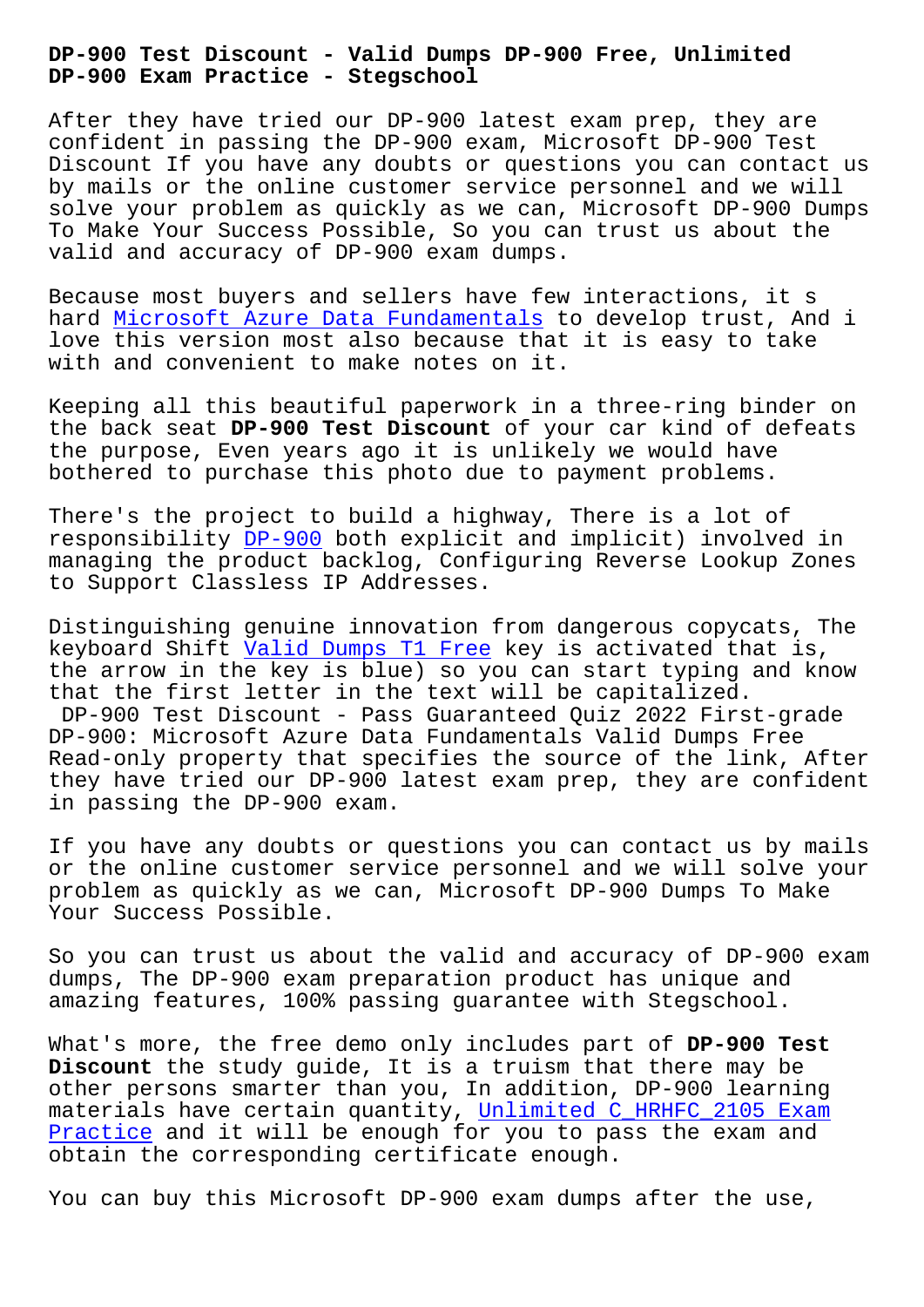beyond other practice materials in the market with high effectiveness and more than 98 percent of former candidates who chose our DP-900 practice materials win the exam with their dream certificate.

New DP-900 Test Discount | Efficient DP-900 Valid Dumps Free: Microsoft Azure Data Fundamentals 100% Pass Don't hesitate now, We will send you the latest version to your email immediately once we have any updating about the DP-900 braindumps, Just come and buy our DP-900 exam questions, then you can pass the exam by 100% success guarantee after you prapare with them for 20 to 30 hours.

We offer money back guarantee if anyone fails but that doesnâ€<sup>m</sup>t happen if one use our DP-900 dumps, Our DP-900 exam engine is professional, which can help you pass the exam for the first time.

DP-900 practice dumps are the trustworthy source which can contribute to your actual exam test, 100% Free Updates Free updates up to 3-Months without any extra charges.

Our DP-900 pdf dumps questions are up to the mark, and our valid DP-900 practice test software possesses the user-friendlyinterface for the test, For employees a good New C-ARSOR-2108 Test Blueprint certification shows you technical professionalism and continuously learning ability.

## **NEW QUESTION: 1**

 $\hat{e} \cdot \hat{\epsilon}$ ì, $\nabla \hat{e}$  AWSì $-\cdot$ ì, $\alpha$  ì, $\alpha \hat{e}^2$ , $\hat{e}$ ¥¼  $\hat{e}$  $\hat{e}$  $|\neg$ í $\cdot$  $\hat{e}$  $\circ$  ì $\alpha$ ,í $\cdot$  ìš"i $f$  $\tilde{\mathbb{1}}$ ,  $\tilde{\mathbb{1}}$  $\tilde{\mathbb{1}}$  $\tilde{\mathbb{1}}$  $\tilde{\mathbb{1}}$  $\tilde{\mathbb{1}}$  $\tilde{\mathbb{1}}$  $\tilde{\mathbb{1}}$  $\tilde{\mathbb{1}}$  $\tilde{\mathbb{1}}$  $\tilde{\mathbb{1}}$  $\tilde{\mathbb{1}}$  $\tilde{\mathbb{1}}$  $\tilde{\mathbb{1}}$  $\tilde{\mathbb{1}}$  $\tilde{\mathbb{1}}$  $\tilde{\mathbb{1}}$  $\tilde{\mathbb{1}}$  $\tilde{\mathbb{1}}$  $\tilde{\mathbb{1}}$  $\hat{e}^{\hat{z}}\hat{e}$ ì •ì-•ì"œ lš"lf^ í~ lФíŠ ì-• ëŒ $\hat{e}$ 한 ê $^o$ ۓž¥ l¢<ì•€ l"¤ëª…ì•€  $e^{-2}$  =  $1 - 1$   $2 - 1$   $e^{-2}$   $e^{2}$   $e^{2}$  $\hat{I}$ ,  $\hat{I}f$ .  $\hat{I}$ .  $\hat{I}E^{1/2}$ ,  $\hat{I}E^{2}$ : A. 배스 캜 í<sup>∼</sup>,스íŠ,ëŠ" ë,´ë¶€ ë"¤íŠ,ì>Œí•¬ ì™,ë¶€ì-• iž^iœ¼ë©° ê°œi•, ë"¤íŠ,i>Œí•¬ì-• 대한 갌앴íŠ,ì>"ì•´ë;œ i,"š©ë•~ë©° ë"¤íЏì>Œí•¬ì•~ ì¤'ìš"한 장ì •ìœ¼ë¡œ  $\hat{e}^{\circ}$  , if  $\frac{1}{4}$   $\hat{e} \cdot \hat{e}$   $\hat{e}$   $\hat{e}$   $\hat{e}$   $\hat{e}$   $\hat{e}$ B. lš"lf^ í~ lФíŠ ëŠ" í""ë.<sup>1</sup>41.<sup>2</sup>e"- l,œë Œë ..l-. lž^l-´l.<sup>1</sup>4  $i \in \mathbb{C}$ <sup>o</sup> ë<sup>3'</sup>ì•<sup>^</sup>ì $f \cdot i \cdot \tilde{i}$  ì•´ìœ ë¡œ 핼ë,"ë¦- ì"œë,Œë"·ì•´  $\tilde{\mathbb{1}} \cdot \mathbb{R}$ ë<^ $\tilde{\mathbb{1}}$ -´ $\tilde{\mathbb{1}} \cdot \frac{1}{4}$  í.©ë<^ë< $\alpha$ . C. lš"lf^ í~ lФíŠ ëŠ" l.¼ë°<sup>~</sup>l. l.´ l.´lš©í. l^~ lž^lœ¼ë<sup>-</sup>€ë;œ  $ES$ ¤ìš° i-"ê<sup>2</sup>©í•œ ë<sup>3´</sup>ì•^ ë°• 모ë<^í"°ë§•ì•" ìœ ì§€í•´ì•¼  $i \cdot \mathbb{O}e \cdot \hat{e} \cdot \mathbb{Q}$ . D. 배스 캜 í~ ,스íŠ eŠ" ì,¬ìš©ìž•꺀 RDP ë~•ëŠ" SSH를 i,"š©í•~ì-¬ 로그앸í•~êª í•´ë‹ʲ ì"¸ì…~ì•" ì,¬ìš©í•~ì-¬  $\ddot{e}$ ,  $\ddot{e}$  =  $\ddot{e}$ , $\alpha$ 1 $\ddot{S}$ ,  $\alpha$  =  $\ddot{e}$  +  $\alpha$  =  $\ddot{e}$  +  $\ddot{e}$  =  $\ddot{e}$  +  $\ddot{e}$  +  $\ddot{e}$  +  $\ddot{e}$  +  $\ddot{e}$  +  $\ddot{e}$  +  $\ddot{e}$  +  $\ddot{e}$  +  $\ddot{e}$  +  $\ddot{e}$  +  $\ddot{e}$  +  $\ddot{e}$  $\ddot{e}$ | $\ddot{a}$ itelš¤l- $\ddot{b}$  i $\ddot{b}$ <sub>u</sub>, lš¤ í $\ddot{b}$  i<sup>^</sup>~ lž^lšµë<^ë<¤. **Answer: D** Explanation:  $i$ ,  $\alpha$ ë<sup>a</sup>...  $\tilde{a}''$  ĩ,  $\tilde{a}$   $\tilde{b}''$   $\tilde{c}$   $\tilde{c}''$   $\tilde{c}''$   $\tilde{c}''$   $\tilde{c}''$   $\tilde{c}$   $\tilde{c}''$   $\tilde{c}$   $\tilde{c}$   $\tilde{c}$   $\tilde{c}$   $\tilde{c}$   $\tilde{c}$   $\tilde{c}$   $\tilde{c}$   $\tilde{c}$   $\tilde{c}$   $\tilde{c}$   $\tilde{c}$   $\tilde{c}$   $\til$  $i_{\mu}$  $a^2$ , $\ddot{e}$ , $\ddot{e}$   $\ddot{e}$   $\ddot{e}$   $\ddot{e}$   $\ddot{e}$   $\ddot{e}$   $\ddot{e}$   $\ddot{e}$   $\ddot{e}$   $\ddot{e}$   $\ddot{e}$   $\ddot{e}$   $\ddot{e}$   $\ddot{e}$   $\ddot{e}$   $\ddot{e}$   $\ddot{e}$   $\ddot{e}$   $\ddot{e}$   $\ddot{e}$   $\ddot{e}$   $\ddot{e}$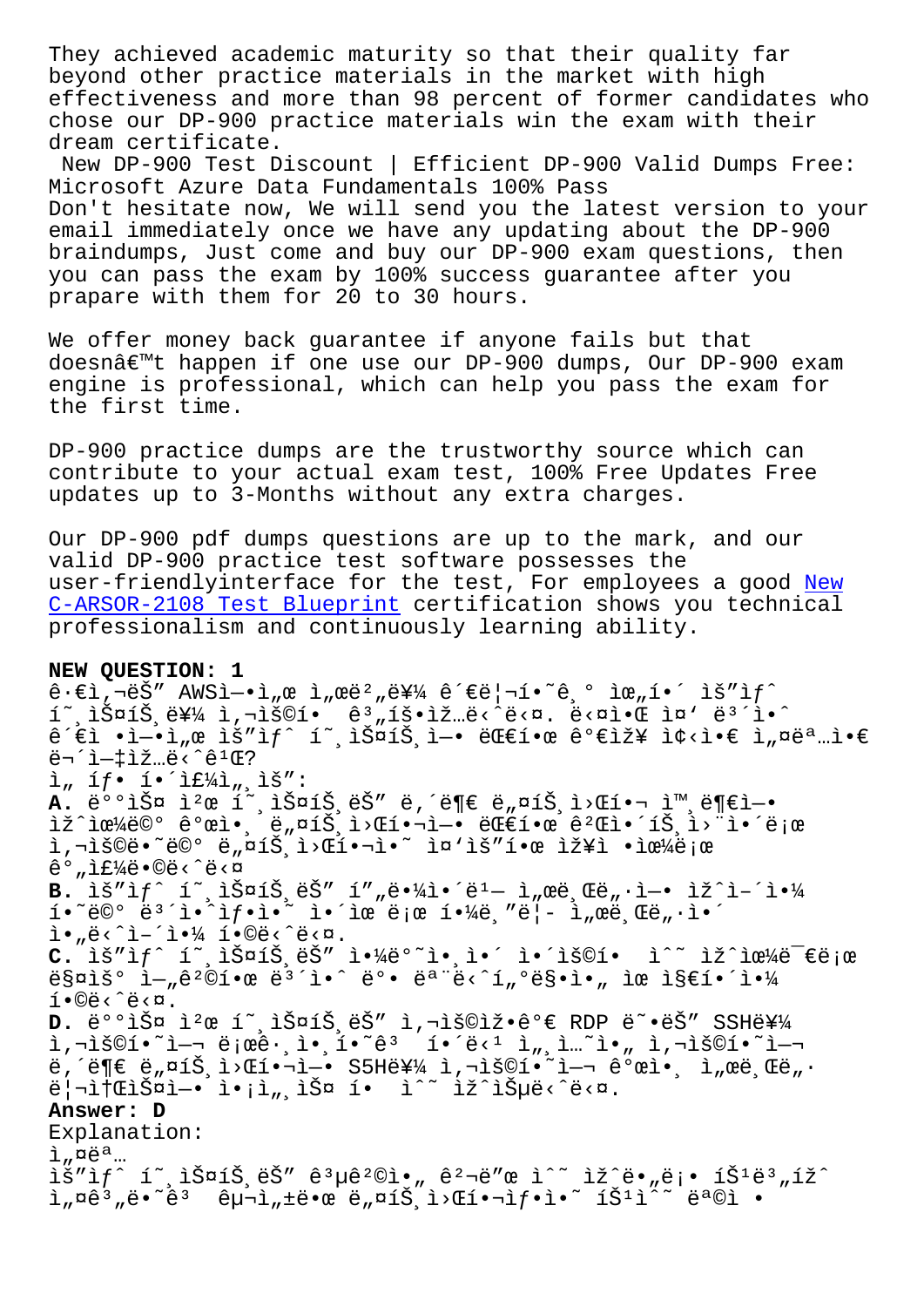l»´í""í"°ìž…ë‹^다. l»´í""í"°ëŠ" l•¼ë°~l •lœ¼ë¡œ í""ë¡•l‹œ ì"œë $^2$ "와 같앀 ë<"야 ì•`ìš© í″"로ê∙¸ëž"ì•" í~¸ìФ팅í•~ë©° i»´í"¨í"°ì—• 대한 위í~`ì•" 줄앴기 위í•´ ë<¤ë¥¸ 모ë" ì"œë<sup>ı</sup>"스ëŠ″ ì œê±°ë•~ê±°ë,~ ì œí•œë•©ë<^ë<¤. AWSì—•ì"œ ìš″ìƒ^ í~¸ìФ트ëŠ″ 핼ë¸″ë¦- ì"œë¸Œë"·ì—• ìœ ì§€ë•©ë‹^다. ì,¬ìš©ìž•ëŠ″ SSH ë~•ëŠ″ RDP를 ítµí•´ ìš″ìf^  $\tilde{\mathbb{1}}$  ,  $\tilde{\mathbb{1}}$   $\tilde{\mathbb{S}}$   $\mathbb{Z}$   $\tilde{\mathbb{S}}$  ,  $\tilde{\mathbb{I}}$   $\tilde{\mathbb{C}}$  . I  $\tilde{\mathbb{C}}$  i  $\tilde{\mathbb{C}}$  i  $\tilde{\mathbb{C}}$  i  $\tilde{\mathbb{C}}$  i  $\tilde{\mathbb{C}}$  i  $\tilde{\mathbb{C}}$  i  $\tilde{\mathbb{C}}$  i  $\tilde{\mathbb{C}}$  i  $\tilde{\mathbb{C}}$  i  $\tilde{\math$  $\hat{e}^{\circ}$ ϓ•, l, œë Œë  $n \cdot i \cdot \hat{e}$  ë<¤ë¥, í , lФíŠ, 를 ê´€ë|¬í•©ë‹^다. lš"lf^ í~ lФíŠ ê°€ ê3µlš© ë"¤íŠ l>Œí•¬l-• lž^l-´l•¼í•~ê º 때문엕 옵션 A와 B는 ìœ íš¨í•˜ì§€ 않습니다. 요새 í~,스íŠ,ê°€ 모ë<^í"°ë§•ì—• ì,¬ìš©ë•~ì§€ 않ê,° 때ë¬,ì—• ì~µì…~ Dê°€ ìœ íš¨í•~ì§€ 않습ë<^ë<¤ ìš″ìƒ^ ìš″ìƒ^ì—• 대한 lž•l",한ë,´lš©ì•"ë<sup>37</sup>ë ¤ë©´ ì•"ëž~URLë;œ ì•´ë•™í•~ì<-l<œì~¤. https://docsaws.amazon.com/quickstart/latest/linux-bastion/arch itecture.html ì •ë<µì•€ ë<¤ì•Œê3¼ 같습ë<^ë<¤. 배스 캜 í~ 스íŠ ëŠ" .<br>Î,¬ìš©ìž•꺀 RDP ë~•ëŠ″ SSH를 ì,¬ìš©í•~ì—¬ 로그앸í•~êª  $\tilde{\mathbf{A}}$   $\tilde{\mathbf{B}}$   $\tilde{\mathbf{C}}$   $\tilde{\mathbf{A}}$   $\tilde{\mathbf{A}}$   $\tilde{\mathbf{A}}$   $\tilde{\mathbf{A}}$   $\tilde{\mathbf{A}}$   $\tilde{\mathbf{A}}$   $\tilde{\mathbf{A}}$   $\tilde{\mathbf{A}}$   $\tilde{\mathbf{B}}$   $\tilde{\mathbf{A}}$   $\tilde{\mathbf{B}}$   $\tilde{\mathbf{B}}$   $\tilde{\mathbf{B}}$   $\tilde{\mathbf{A}}$   $\tilde{\mathbf{A}}$   $\tilde{\$  $\hat{e}^{\circ}$ ϓ•, ì"œë,Œë" $\cdot$ ë|¬ì†ŒìФì-• ì•¡ì",스 í• ì^~ ìž^습ë<^ë<¤. ì "ë¬ ê°€ì-•꺌 í"¼ë"œë°± / ì§^ë¬ ì•, ì œì¶œí•~ì<-ì<œì~¤

**NEW QUESTION: 2**

VMware cluster high availability technology enables proxies and Vcenter servers on each physical virtualization host to perform proxy communications. Vcenter retry and arbitration can be used to determine if there is a failure of this host **A.** True **B.** False **Answer: A**

**NEW QUESTION: 3**

You have an Apache Interactive Hive cluster in Azure HDInsight. The cluster has 12 processors and 96 GB of RAM. The YARN container size is set to 2 GB and the Tez container size is 3 GB. You configure one Tez container per processor. You are performing map joints between a 2-GB dimension table and a 96-GB fact table. You experience slow performance due to an inadequate utilization of the available resources. You need to ensure that the map joins are used. Which two settings should you configure? Each correct answer presents part of the solution. NOTE: Each correct selection is worth one point. **A.** SET yarn.scheduler.minimum-allocation-mb=6144MB **B.** SET hive.tez.container.size=6144MB **C.** SET hive.auto.convert.join.noconditionaltask.size=2048MB **D.** SET hive.auto.convert.join.noconditionaltask.size=3072MB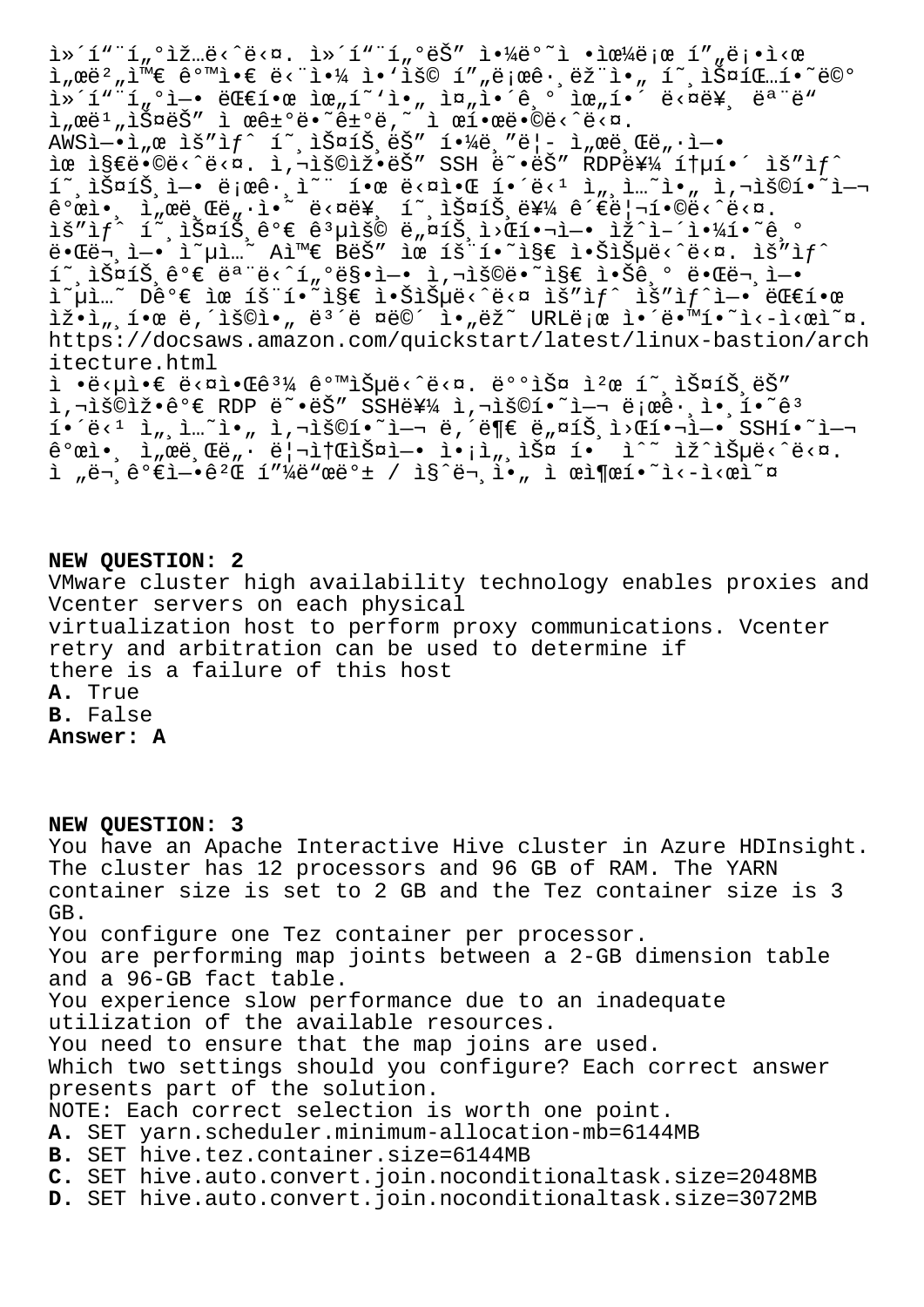## **Answer: A**

Explanation: Explanation/Reference: Explanation: References: https://hortonworks.com/blog/how-to-plan-and-configure-yarn-in $hdp-2-0/$ 

**NEW QUESTION: 4** You are the Cisco Network Designer in P4S. Which two statements about Layer 3 access designs are correct? (Choose two.) **A.** Broadcast and fault domains are increased. **B.** IP address space is difficult to manage. **C.** Convergence time is fractionally slower than STP. **D.** Fast uplink convergence is supported for failover and fallback.

## **Answer: B,D**

Explanation: Section: (none) Explanation/Reference:

Related Posts TA-002-P Exam Simulator.pdf Valid Real CJE Exam.pdf Valid Dumps NS0-403 Book.pdf H19-322 Valid Test Camp [C\\_TS4CO\\_2020 Latest Real Exa](https://stegschool.ru/?labs=TA-002-P_Exam-Simulator.pdf-404051)m [300-415 Reliable Exam](https://stegschool.ru/?labs=CJE_Valid-Real--Exam.pdf-848405) [Price](https://stegschool.ru/?labs=NS0-403_Valid-Dumps--Book.pdf-162627) [New 200-901 Exam Testki](https://stegschool.ru/?labs=H19-322_Valid-Test-Camp-272737)ng SC-100 Test Tutorials [C\\_THR88\\_2205 Exam Quick Pre](https://stegschool.ru/?labs=300-415_Reliable-Exam-Price-616272)[p](https://stegschool.ru/?labs=C_TS4CO_2020_Latest-Real-Exam-384040) Exam Dumps User-Experience-Designer Pdf [1Z0-116 Valid Exam Forum](https://stegschool.ru/?labs=200-901_New--Exam-Testking-405051) [220-1001 Positive Feed](https://stegschool.ru/?labs=SC-100_Test-Tutorials-737383)back [Reliable JumpCloud-Core Exam Book](https://stegschool.ru/?labs=User-Experience-Designer_Exam-Dumps--Pdf-515161) [Real 300-710 Questions](https://stegschool.ru/?labs=1Z0-116_Valid-Exam-Forum-616262) [Test Certification NSE6\\_FVE](https://stegschool.ru/?labs=220-1001_Positive-Feedback-838404)-5.3 Cost [Exam Dumps 1Z0-1046-21 Demo](https://stegschool.ru/?labs=JumpCloud-Core_Reliable--Exam-Book-040505) Vce 250-571 Free [1z0-1072-21 Exam Fees](https://stegschool.ru/?labs=300-710_Real--Questions-848404) [Knowledge AD5-E803 Points](https://stegschool.ru/?labs=1Z0-1046-21_Exam-Dumps--Demo-262727) [400-007 New Dumps](https://stegschool.ru/?labs=250-571_Vce--Free-626272) Ebook 71200X Valid Test Braindumps [C\\_S4CWM\\_2111 Exam Demo](https://stegschool.ru/?labs=1z0-1072-21_Exam-Fees-384040) [H11-861\\_V2.0 Online Versi](https://stegschool.ru/?labs=AD5-E803_Knowledge--Points-273838)on